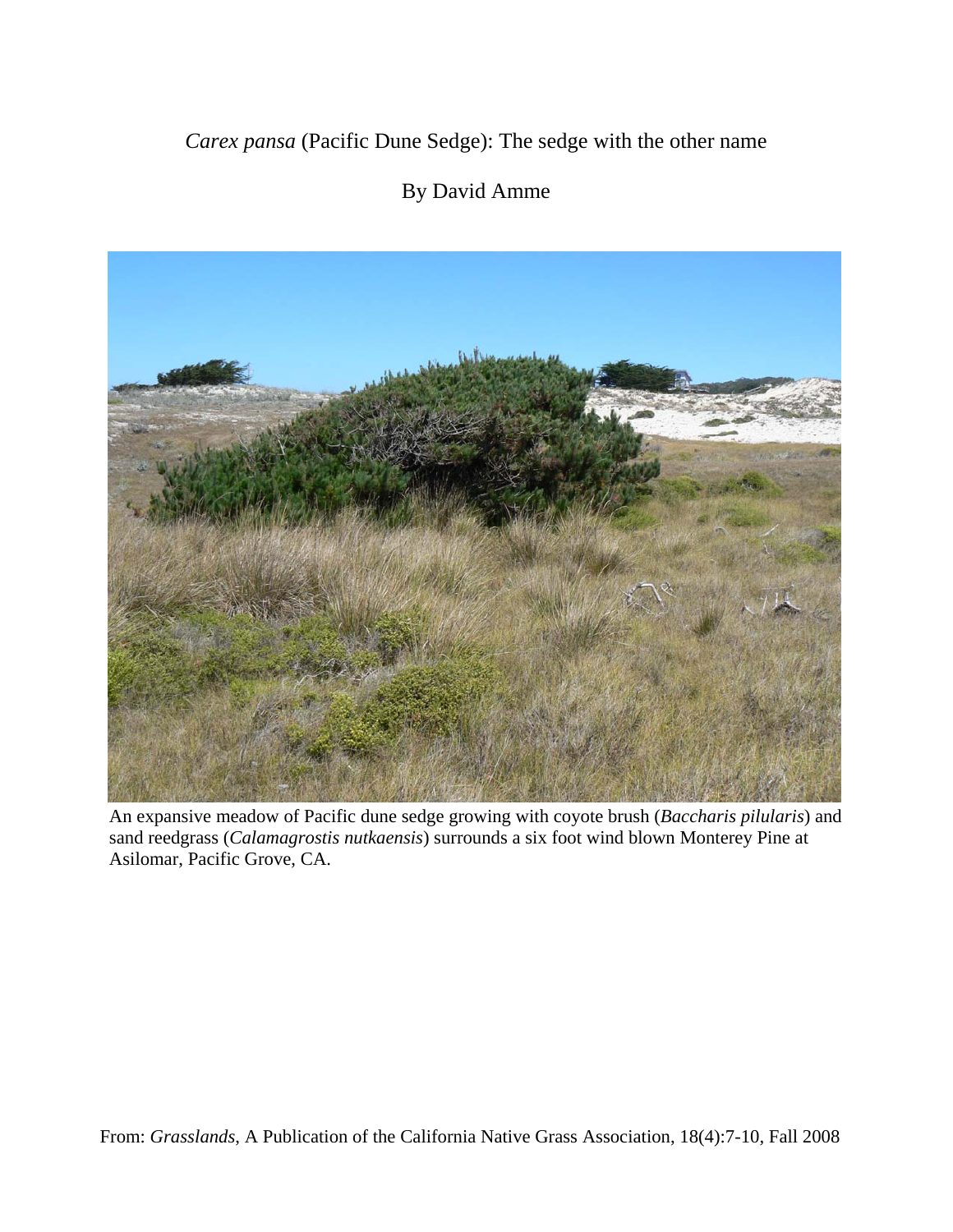## *Carex pansa* (Pacific Dune Sedge): The sedge with the other name

*Carex pansa* (Pacific dune sedge) is a native creeping, meadow-forming sedge is growing in the horticultural trade in California as a meadow or lawn substitute (Amme 2003). Pacific dune sedge is also known as sand-dune sedge and in the horticultural trade as Western or California meadow sedge that distinguishes it from "meadow sedges" known in the eastern United States. *Carex pansa* is a strong creeping sedge that grows intermittently along the Pacific coast in sand dune swales and meadows immediately beyond the shore. It ranges from British Columbia south to central California dunes complexes north of Point Conception including the Oceano and Guadalupe dunes south of Pismo Beach, and on Santa Rosa Island in the Channel Islands off the coast of Santa Barbara (Howitt and Howell 1964, Eastwood 1941). *Carex pansa* was first identified as a distinct species in 1888 by Liberty Hyde Bailey Jr., the renowned Cornell University botanist and horticulturist, who collected specimens near the mouth of the Columbia River in Oregon and Washington Territory (Bailey 1888, Curto and Fross 2006).

*C. pansa* is closely related to *Carex praegracilis* (clustered field sedge), which is inhabits seasonally moist alkaline or serpentine soils in the prairies and plains throughout most of North America from Alaska, through Canada and the Midwest, and from Washington and Oregon east of the Cascades south throughout California to Mexico and South America (Wilson *et al.* 2008, Hickman 1993). *Carex praegracilis* was named earlier than *C. pansa* in 1884 by botanist William Boott, from material collected near San Diego (Boott 1884). In California *C. praegracilis* is commonly found in wet swales in the valleys and mountain meadows west of the Sierra crest, in moist coastal strand sites, notably along the shore and serpentine soils of San Francisco Bay near Tiburon (Penalos 1963), and along the shores areas of California's central and south coast (Howitt and Howell 1964, Hickman 1993). It is found in mesic areas in Death Valley and in the desert mountains.





Car*ex pansa* (Mackenzie 1940a) *Carex praegracilis* (Mackenzie 1940b)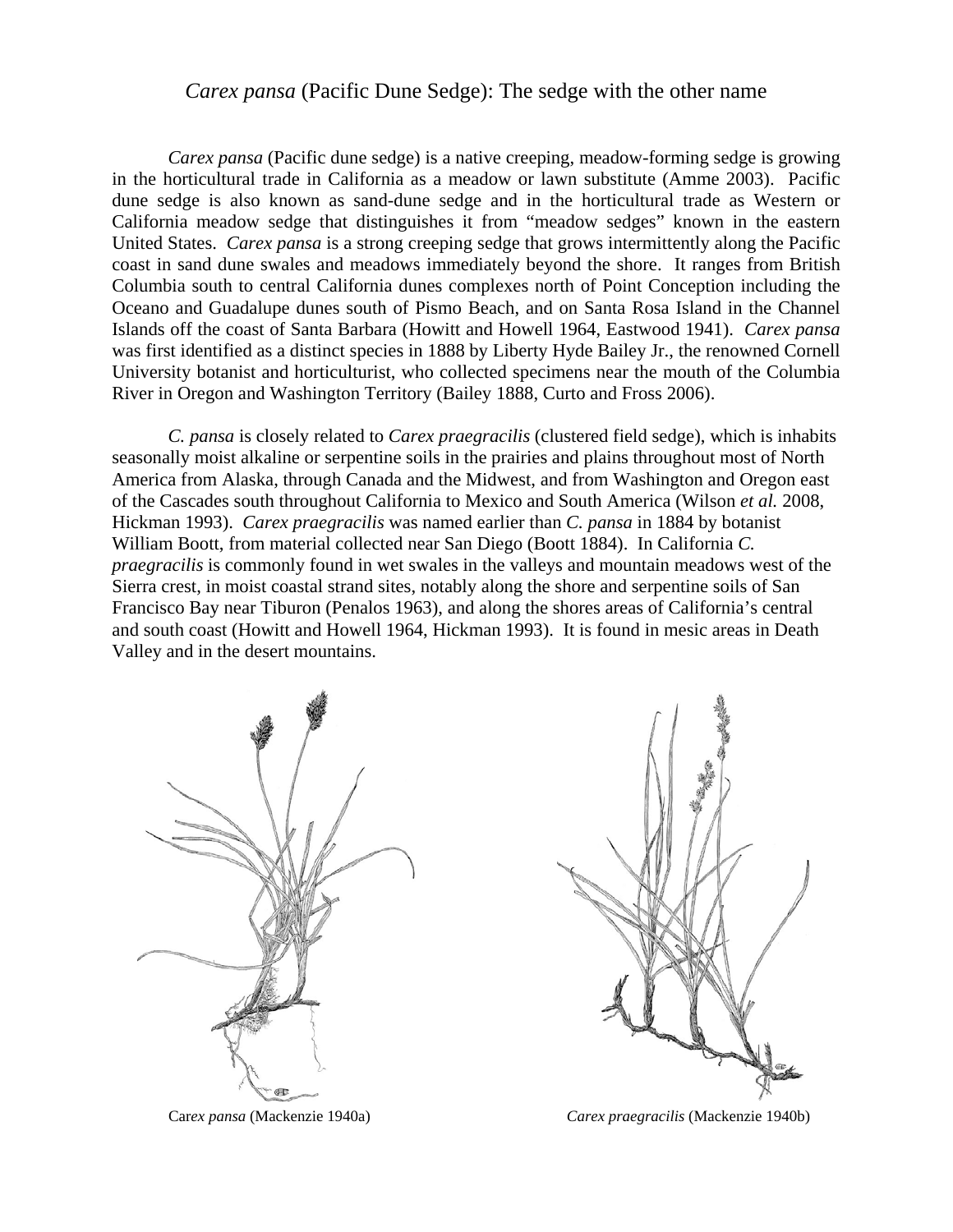The two species are distinguished by a number of characters. *Carex pansa* has slightly wider leaves and is shorter in stature than *C. praegracilis*. In the wild, *C. pansa* rarely exceeds 8 inches in height, but may be slightly in protected areas, in wet, mesic areas or in the shade. Natural stands of *Carex praegracilis* are more erect and normally reach 16 to 24 inches in height (Curto and Fross 2006). *Carex pansa* seeds have a glossy dark brown color while the slightly larger *C. praegracilis* seeds are a dull yellow brown in color. The inflorescence of *C. praegracilis* is generally narrower than the more compact *C. pansa* inflorescence. Gene flow is sure to exist between these two closely related species, especially in the Oceano and Guadalupe dune areas (Hoover 1970). In their article "A sedge by another name . . . is confusing", Curto and Fross (2006) lament that the proper name for *Carex pansa* should be *Carex praegracilis*. At some point the fickle rules of nomenclature may submerge *C. pansa* into *C. praegracilis* with a footnote or possibly variety status. The real question is: what does L.H. Bailey's epithet "*pansa*" mean? According to the Latin translation *pansa* means "splay-footed", which suggests a meaning of "to lay flat" or "flat/spreading". The Latin epithet *praegracilis* means "very slender".



*Carex pansa* sweeping up the white sand dunes windward of the Asilomar State Park surrounding a Monterey pine and overtopping coyote brush.

The most well-known and best example of the native California *Carex pansa* habitat along California's coast is on the northwest facing exposure of the Monterey Peninsula in the granite-white sands and mesic depressions of Asilomar State Park and Spanish Bay between Point Pinos and just beyond Point Joe. Here, *Carex pansa* grows with stunted, wind blown Monterey pines almost identical in appearance to similar settings in Oregon's sand dunes where *Carex pansa* is associated with shore pine and Sitka spruce. It is important to note that *Carex praegracilis* was also identified in the dunes near Elkhorn Slough and on Monterey Peninsula shore dune habitat near Asilomar and in more inland (mesic pine forest) sites (Howitt and Howell 1964). This reflects Robert Hoover's (1970) observations regarding *C. praegracilis*' great variation in the shore dune sites in the Guadalupe dune complex of Monterey County.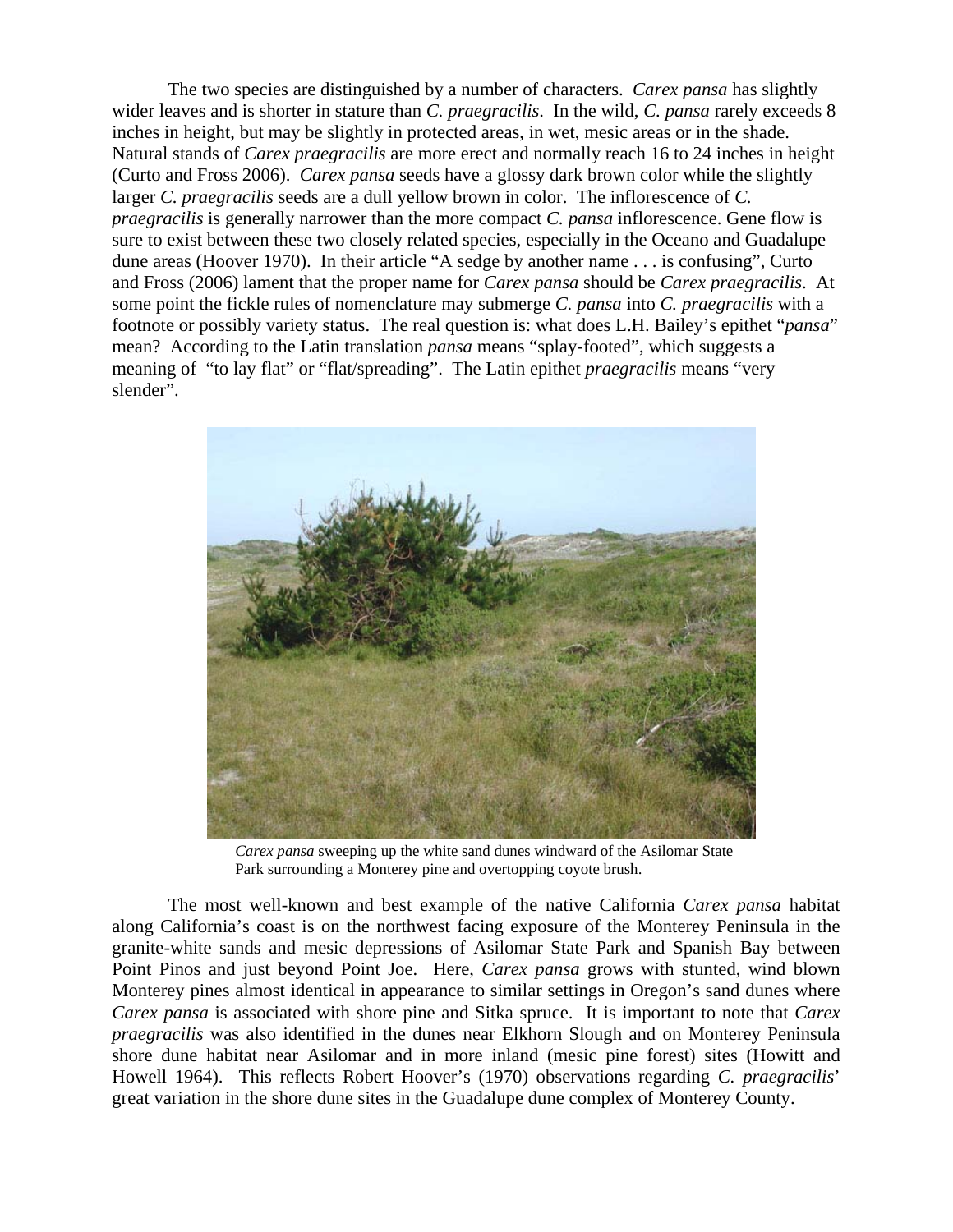Before the street curbs were installed around the Asilomar State Park Campus in the 1980's, vehicles parked on the flat road shoulders clothed with the durable *Carex pansa*. A few cuttings were collected (by the author) on the roadsides and increased through divisions. Eventually the divisions were given to John Greenlee, California's legendary graminoid horticulturist, to be further divided and tested. Greenlee had also selected the taller 'Laguna' cultivar of *Carex praegracilis* from the Laguna Mountains of San Diego County (Curto and Fross 2006). The first 'Asilomar' *C. pansa* meadow was created at Greenlee's coastal test garden in Malibu, California in the late 1980's. Eventually, enough seed was collected to grow and sell many thousands of plugs. Nurseries in the north and south coast area purchased the Asilomar selection and increased their own stocks. The numbers of *C. pansa* plants have been growing exponentially ever since. *Carex pansa* container pots and plugs are currently being produced by well over 22 nurseries and growers from San Diego to Northern California, Washington State and British Columbia (Calflora 2008).

The Asilomar 'ecotype' has been planted in all kinds of sites and settings from Las Vegas to San Diego to the Napa and Sonoma valleys. It is largely untested in the Eastern US but has proven durable in Texas and Colorado and grows well in all parts of California below 3500 ft. (Greenlee 1992). The Asilomar variety has been proven hands-down to be one of the finest sedges for making a lawn substitute or an unmowed natural meadow. Meanwhile, plants with similar characteristics identified as *Carex praegracilis* collected in the South Coast area, have also proven to be extremely effective as unmowed meadows and mowed 'lawns'. One of the oldest and most dramatic examples of a *C. praegracilis* lawn exists in the Leaning Pine Arboretum on the campus of California Polytechnic State University in San Luis Obispo (Curto and Fross 2006). Around the same time an Asilomar *C. pansa* meadow was planted at Sonoma State College on the north side of the campus near the Environmental Technology Center.



A healthy sod of *Carex pansa* 'Asilomar' at the Sonoma State College Environmental Technology Center in Rohnert Park, south of Santa Rosa, CA.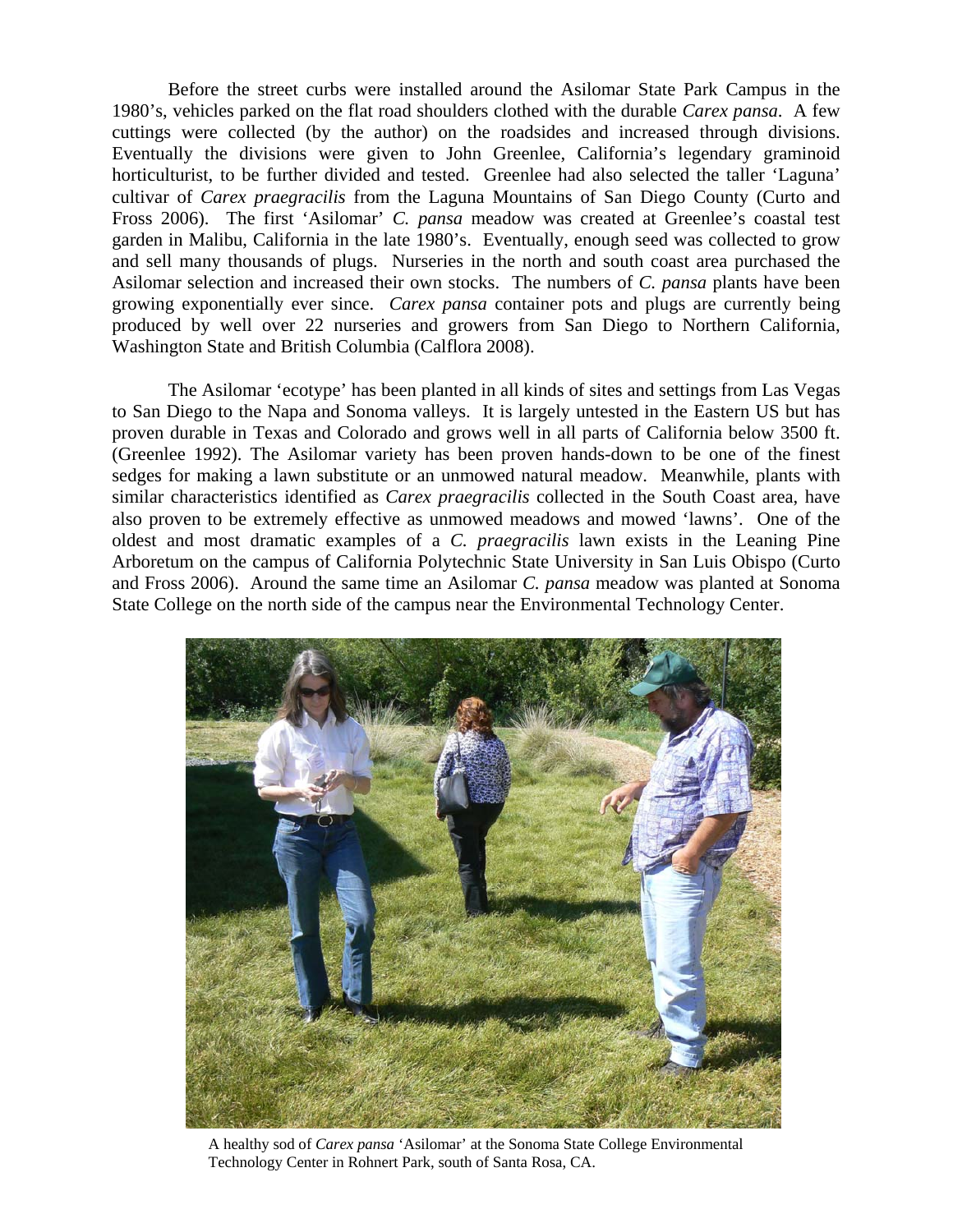*C. pansa* is well adapted to the garden setting. Unmowed, it grows up to 8 - 10 inches high. It tolerates a variety of soil types and temperatures, from sandy, exposed seacoasts to clay soils and hot, inland valleys. It tolerates moderate traffic. Like most sedges, it grows well in partial shade. Mowing two to three times per year at 3-4 inches keeps the foliage low, healthy and lawn-like. Unmowed, it makes an attractive natural deep green meadow and remains evergreen in all but the coldest climates.

Establishing *Carex pansa* by broadcast seeding is very difficult because the seed is difficult to collect in large enough amounts, it is very slow to emerge in field conditions, and establishes sporadically with the increasing competition from weeds, fickle irrigation, and dry spells. Pacific dune sedge is established quickly from plugs that are grown from seed or divisions in controlled conditions and planted 6 to 12 inches on center (Greenlee 2000). If planted in the winter and spring with adequate moisture and fertilizer, the plugs will generally close canopy by the end of the first summer. Once established *Carex pansa* will stay green yearlong with occasional irrigation (Greenlee 1992). Plan ahead and reserve or have plugs contract grown.



An unmowed meadow of *Carex pansa* 'Asilomar' in the Napa Valley at the Long Meadow Ranch Rutherford Gardens on Hwy 29.

When planting *C. pansa* plugs for a meadow or lawn it is important that top 5-10 inches of soil is not severely compacted. This is often the case with new home sites after construction. In heavy clay soils, organic amendments and a little extra moisture will be required for successful establishment. Towards the end of the summer *C. pansa* is susceptible to occasional rust. This can be prevented by applying a light application of a soluble NPK fertilizer, mowing, and/or curtailing the irrigation. *C. pansa* grows more slowly and has a lower transpiration rate than turf grass. Occasional deep irrigation during the California dry season is necessary to keep *C. pansa* looking good and prevent dormancy. A *Carex pansa* meadow or lawn only needs a fraction of the water that it takes to support a thirsty transpiring grass lawn.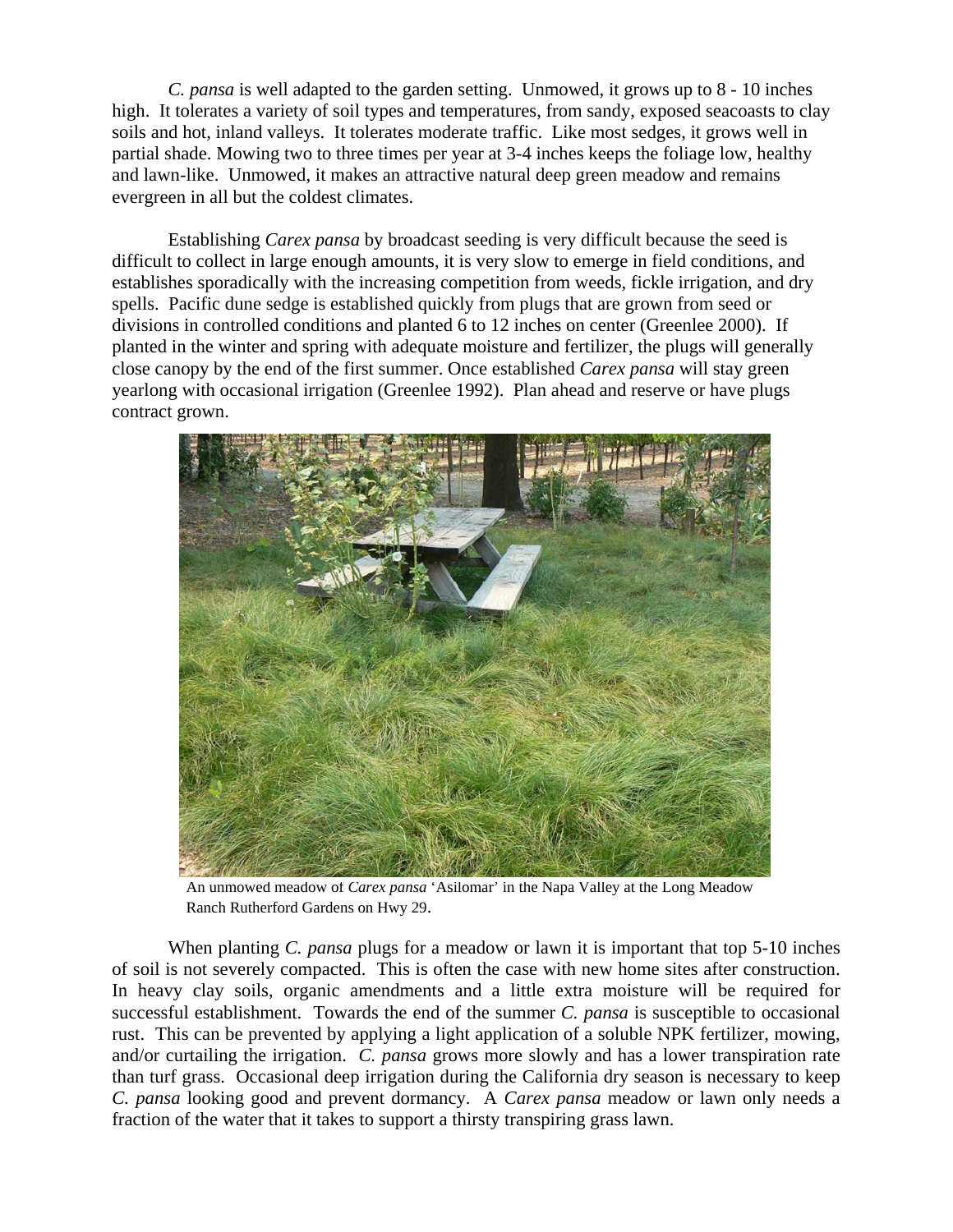

An unmowed meadow of Pacific dune sedge growing on a partially shaded hillside above a patio in a San Rafael garden.

## **Literature Cited**

- Amme, D. 2003. Creating a California meadow. Grasslands. California Native Grassland Association. 13(3):1, 9-11, 2003.
- Bailey, L.H.1888. *Carex pansa*. Botanical Gazette. 13:82.
- Boott, W. 1884. *Carex praegracilis*. Botanical Gazette. 9:87.
- Calflora. 2008. California native plant link exchange. *Carex pansa* http://www.cnplx.info/nplx/species?taxon=Carex+pansa
- Curto, M. and D. Fross. 2006. A sedge by another name. . .is confusing. Pacific Horticulture. July-Sept. 67(3):42-46.
- Eastwood, A. 1941. The islands of southern California and a list of the recorded plants. Leaflets of Western Botany. San Francisco, California. 3(3):54-78.
- Greenlee, J. 1992. The encyclopedia of ornamental grasses. Rodale Press, Emmaus, Pennsylvania. 186 pp.